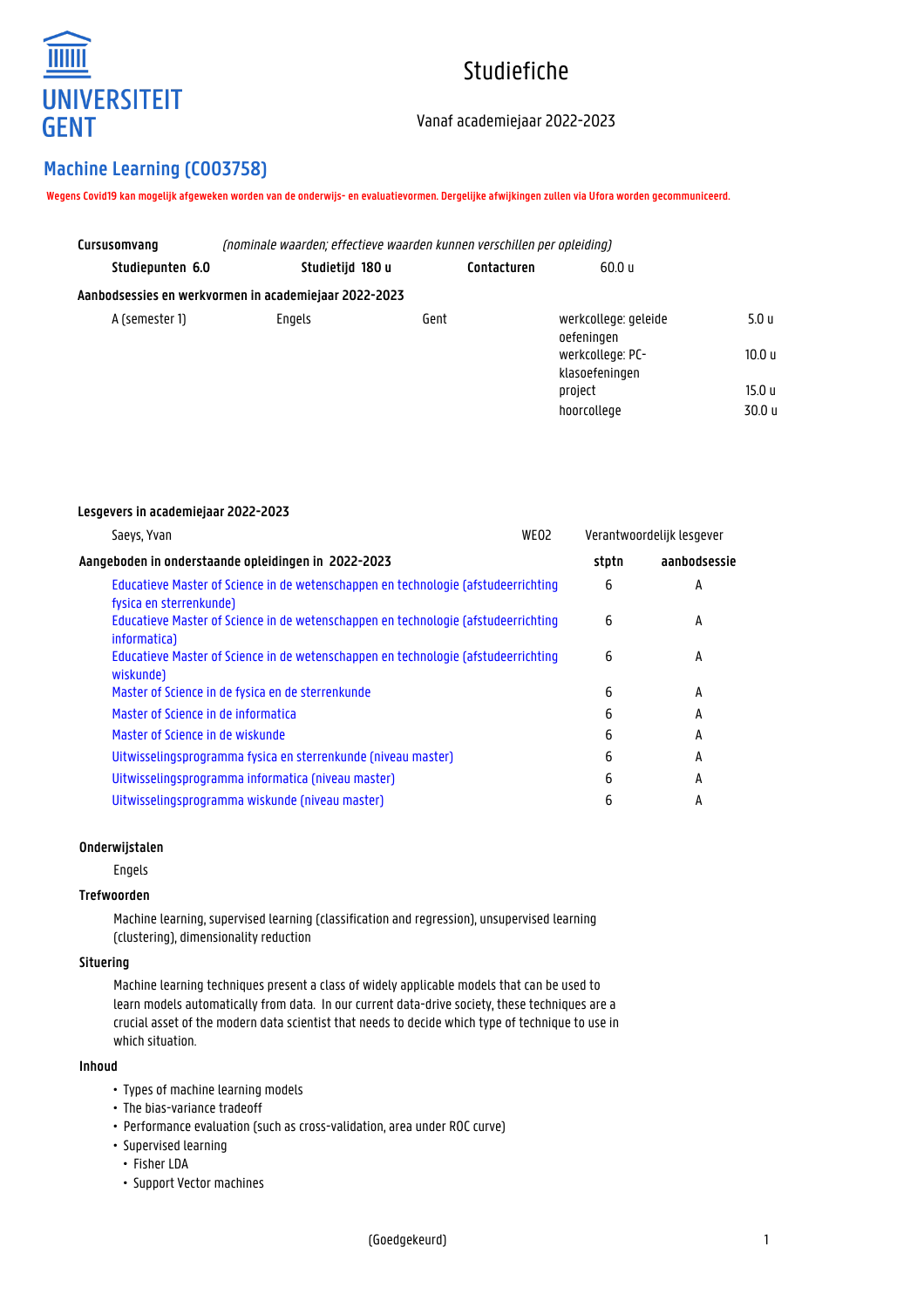- Neural networks and deep learning
- Probabilistic models
- K-Nearest Neighbours
- Unsupervised learning
- Hierarchical clustering
- K-Means
- Density based clustering
- Self-Organizing maps
- Gaussian mixture models and EM
- Bayesian networks and Hidden Markov models
- Semi-supervised learning
- Dimensionality reduction techniques
	- The problem of overfitting, the curse of dimensionality
	- Feature selection
	- Feature transformation
- Applications of Machine Learning

#### **Begincompetenties**

A good knowledge of data structures and algorithms, basic statistics and probability theory and programming skills.

#### **Eindcompetenties**

- 1 Explain the differences among the three main styles of learning: supervised, reinforcement, and unsupervised. [Familiarity]
- 2 Implement simple algorithms for supervised learning, reinforcement learning, and unsupervised learning. [Usage]
- 3 Determine which of the three learning styles is appropriate to a particular problem domain. [Usage]
- 4 Compare and contrast each of the following techniques, providing examples of when each strategy is superior: decision trees, neural networks, and belief networks. [Assessment]
- 5 Evaluate the performance of a simple learning system on a real-world dataset. [Assessment]
- 6 Characterize the state of the art in learning theory, including its achievements and its shortcomings. [Familiarity]
- 7 Explain the problem of overfitting, along with techniques for detecting and managing the problem. [Usage]

#### **Creditcontractvoorwaarde**

Toelating tot dit opleidingsonderdeel via creditcontract is mogelijk mits gunstige beoordeling van de competenties

#### Examencontractvoorwaarde

Dit opleidingsonderdeel kan niet via examencontract gevolgd worden

#### **Didactische werkvormen**

Hoorcollege, project, werkcollege: geleide oefeningen, werkcollege: PC-klasoefeningen

#### **Leermateriaal**

Course slides, tutorials and papers are made available through Ufora

#### **Referenties**

Pattern Classification, 2nd Edition Richard O. Duda, Peter E. Hart, David G. Stork ISBN: 978-0- 471-05669-0

The Elements of Statistical Learning: Data Mining, Inference and Prediction (2nd edition) Trevoer Hastie, Robert Tibshirani and Jerome Friedman

#### **Vakinhoudelijke studiebegeleiding**

Personal contact with the lecturer, through e-mail or by appointment.

#### **Evaluatiemomenten**

periodegebonden en niet-periodegebonden evaluatie

#### **Evaluatievormen bij periodegebonden evaluatie in de eerste examenperiode**

Schriftelijk examen met open vragen

#### **Evaluatievormen bij periodegebonden evaluatie in de tweede examenperiode**

Schriftelijk examen met open vragen